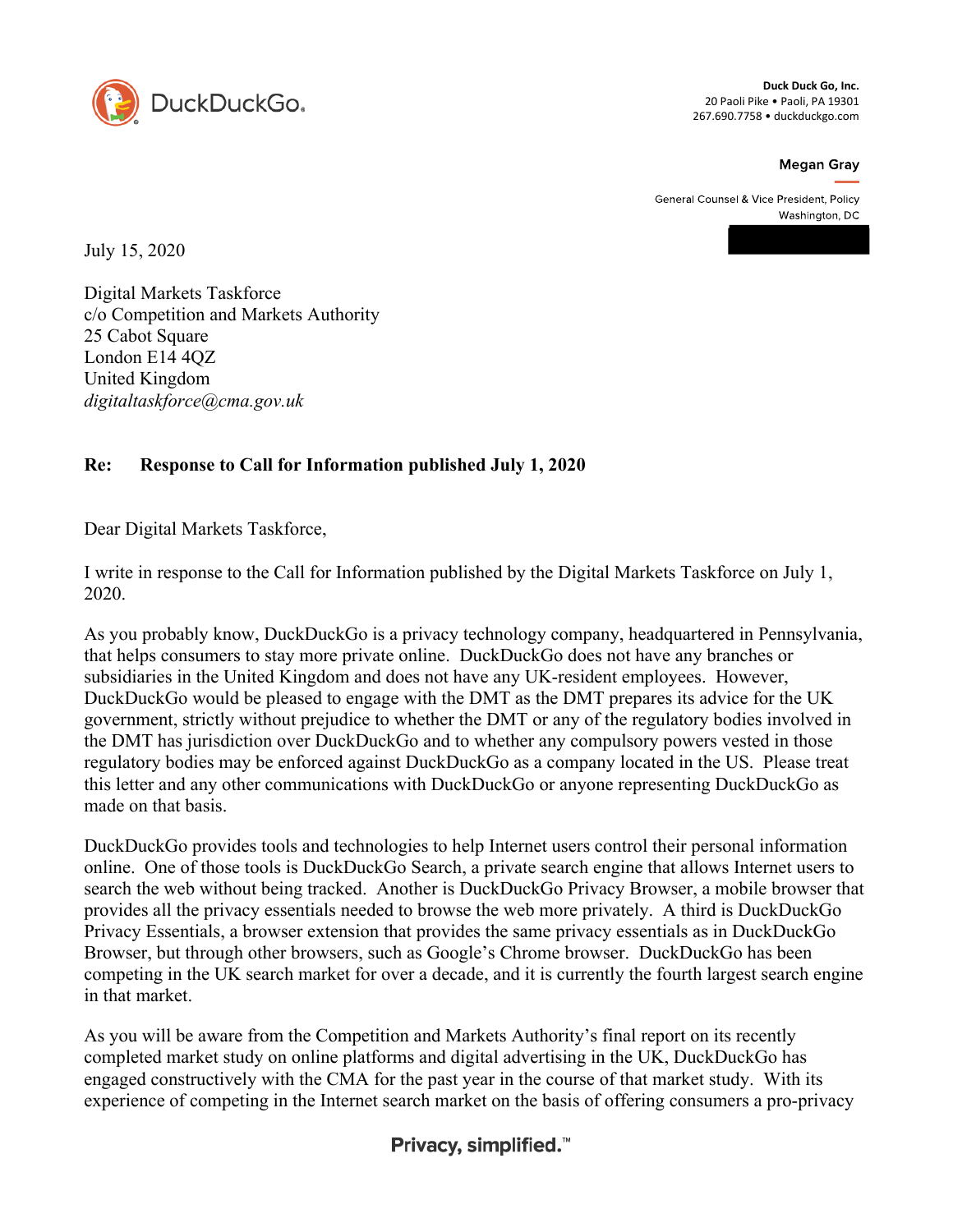

alternative for general search services, DuckDuckGo has sought to provide the CMA with a useful perspective, from the vantage point of a company vigorously trying to compete in this market, on the issues arising in the market study, and would be happy to do so for the DMT as well, as you prepare your advice to the UK government over the coming months.

Some of the questions the DMT asks in its CFI touch on matters about which DuckDuckGo has already addressed in some detail in its submissions to the CMA as part of the market study process, as well as in supporting documentation which DuckDuckGo has also provided to the CMA where appropriate. In particular, please refer to DuckDuckGo's submissions dated July 30, 2019 and February 19, 2020, as well as our responses of September 6 and November 13, 2019 to the CMA's s.174 requests. DuckDuckGo is content for the CMA to share those submissions and supporting information and documents with the DMT, but strictly on the basis that they will be treated as subject to the same confidentiality restrictions as DuckDuckGo specified to the CMA.

As regards the DMT's questions in relation to remedies for addressing harm, and in particular your question 8 (What remedies are required to address the sources of market power held by digital platforms?), I ask that the DMT to refer to our response to the CMA dated November 13, 2019 and our submissions of February 19, 2020 in relation to what is sometimes called a 'choice screen' or 'ballot box' but which we have determined (via user testing) is best termed a 'preference menu' for reasons we explain in our submissions and in a series of blogs on this important topic, which you can access here: https://spreadprivacy.com/tag/preference/. As you will see from those submissions and blogs, DuckDuckGo strongly favors the introduction of preference menu as one of the most effective means of addressing the market power held by digital platforms (and Google in particular), but only if it is properly designed and if it is not tied to an auction model because such a model only serves to prioritize Google's profits over real consumer choices. DuckDuckGo has conducted careful market analysis, supported by robust survey data and user testing, in making constructive proposals for optimal preference menu design, and we have detailed those proposals in our blogposts. We would be happy to discuss those proposals further with you at your convenience. In DuckDuckGo's view, the implementation of a properly designed preference menu should be an urgent priority for the DMT.

As to your questions in relation to the scope of the new approach being considered by the DMT, while DuckDuckGo welcomes the DMT's attempts to define the scope of the term 'strategic market status' and we are not opposed to the introduction of a code of conduct in principle, we reiterate that DuckDuckGo is doubtful that a code of conduct for companies with strategic market status could be developed and enforced in a timely manner, and time is the very essence of an effective remedy in the search market.

As noted above, we would be pleased for the DMT to schedule a call to discuss any matters arising from this letter or DuckDuckGo's previous submissions to the CMA or any matters otherwise relevant to the DMT's current work.